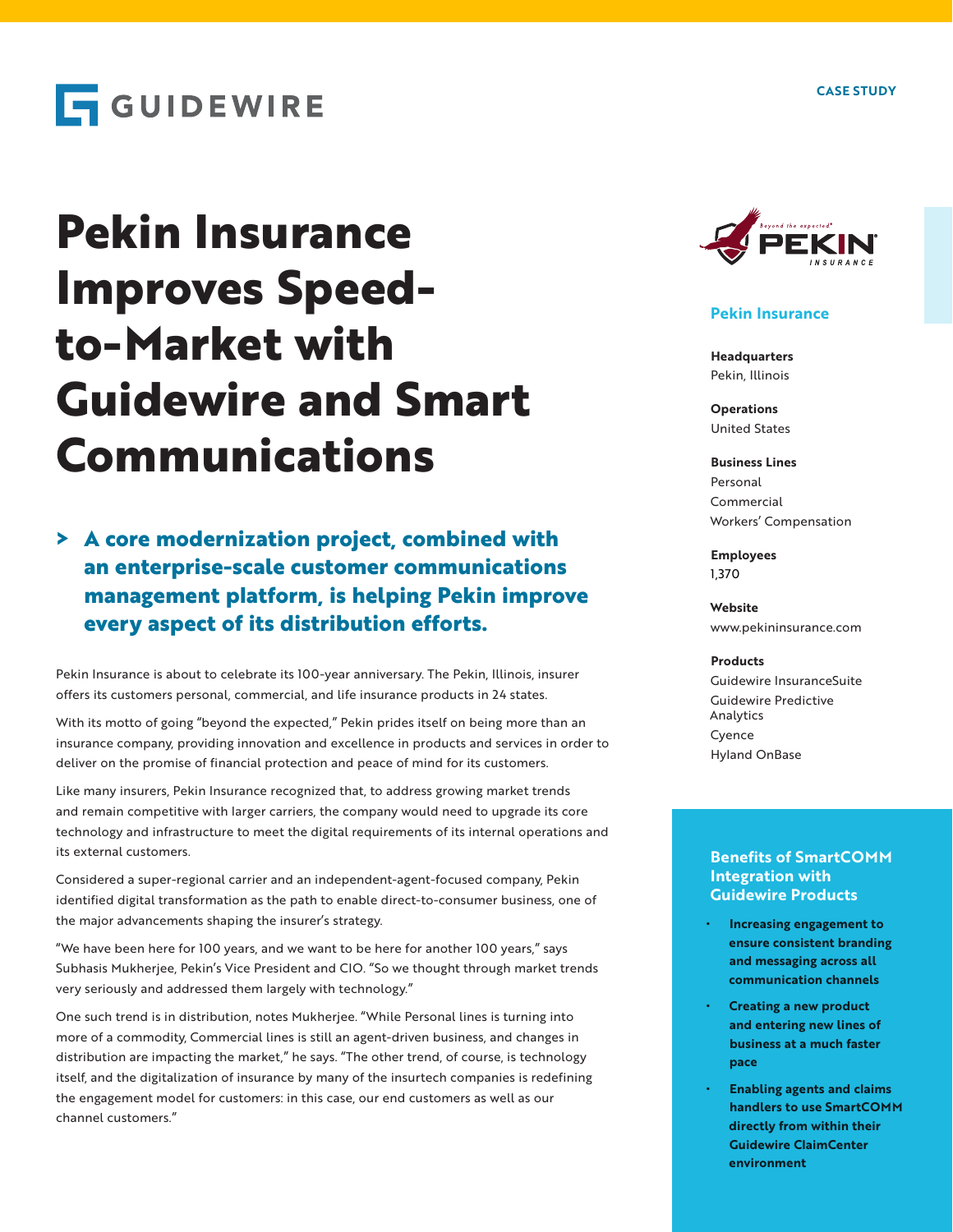



## **A Modern Approach**

When the company embarked on its PIVOT (Pekin Insurance Virtual Overall Transformation) initiative, it chose the Guidewire platform to modernize its infrastructure, simplify processes both for internal users and agents, and help drive speed to market.

Replacing its 35-year-old homegrown legacy mainframe systems, the company, working with Guidewire's PartnerConnect Consulting partner Deloitte Consulting LLP, began to evaluate how it could find partners that would embrace cloud-based computing and seamlessly integrate with Guidewire to supply a number of ancillary solutions that would round out its new ecosystem.

These partners would need to live and breathe Pekin's stated goals around communications ease of use—supporting business users and gaining more transparency. For example, Pekin looked for a solution provider that could solve the company's challenges related to creating insurance-related document templates, which previously took more than three weeks to create from scratch.

Pekin also wanted to ensure compliance and governance to centralize all forms/documents and template versions for compliance and consistency.

## **Increasing Engagement**

Consistency was also a factor related to multi-channel communications, and so the insurer sought to increase engagement to ensure consistent branding and messaging across all communication channels and empower its organization to deliver each customer's documents via their preferred delivery channels.

Further leveraging the Guidewire PartnerConnect Solution program, Pekin chose Smart Communications' SmartCOMM solution to deliver a best-in-class, enterprise-scale customer communications management platform.

"SmartCOMM was a big play for us," says Mukherjee. "Our main criterion was that the solution could easily integrate with Guidewire, but it also really helped us on our forms and letters. It related to our speed-to-market plans—meaning the speed at which we created and maintained them—which we needed to become more of a digital insurer."

Pekin's success in integrating SmartCOMM enables the company to create a new product or even enter a new line of business at a much faster pace, because document owners can edit and approve content for different channels, enabling business users to make content changes to preapproved templates.

Considering the size of the project, notes Lisa Rogers, Pekin's Senior Manager of IT Programs, the integration of SmartCOMM went very well. "It's ongoing," she says. "It's a fairly large integration and would have been way more difficult had we just implemented on the mainframe side of the house."

The benefits of a streamlined integration can be traced to partners working together to accelerate a successful implementation, notes Dave Whitesell, Assistant Vice President of Pekin's IT Group. "Guidewire gave us the accelerators that we could share with our strategic partners, which were very good in the sense that they were exhaustive and very thorough," Whitesell says.



**Smart Communications**

**Headquarters** London, UK

**Operations** United States, EMEA, APAC

**Businesss** Customer Communications Management

**Employees** 400

**Website** www.smartcommunications. com

**Product SmartCOMM** 

**Guidewire Product** Guidewire InsuranceSuite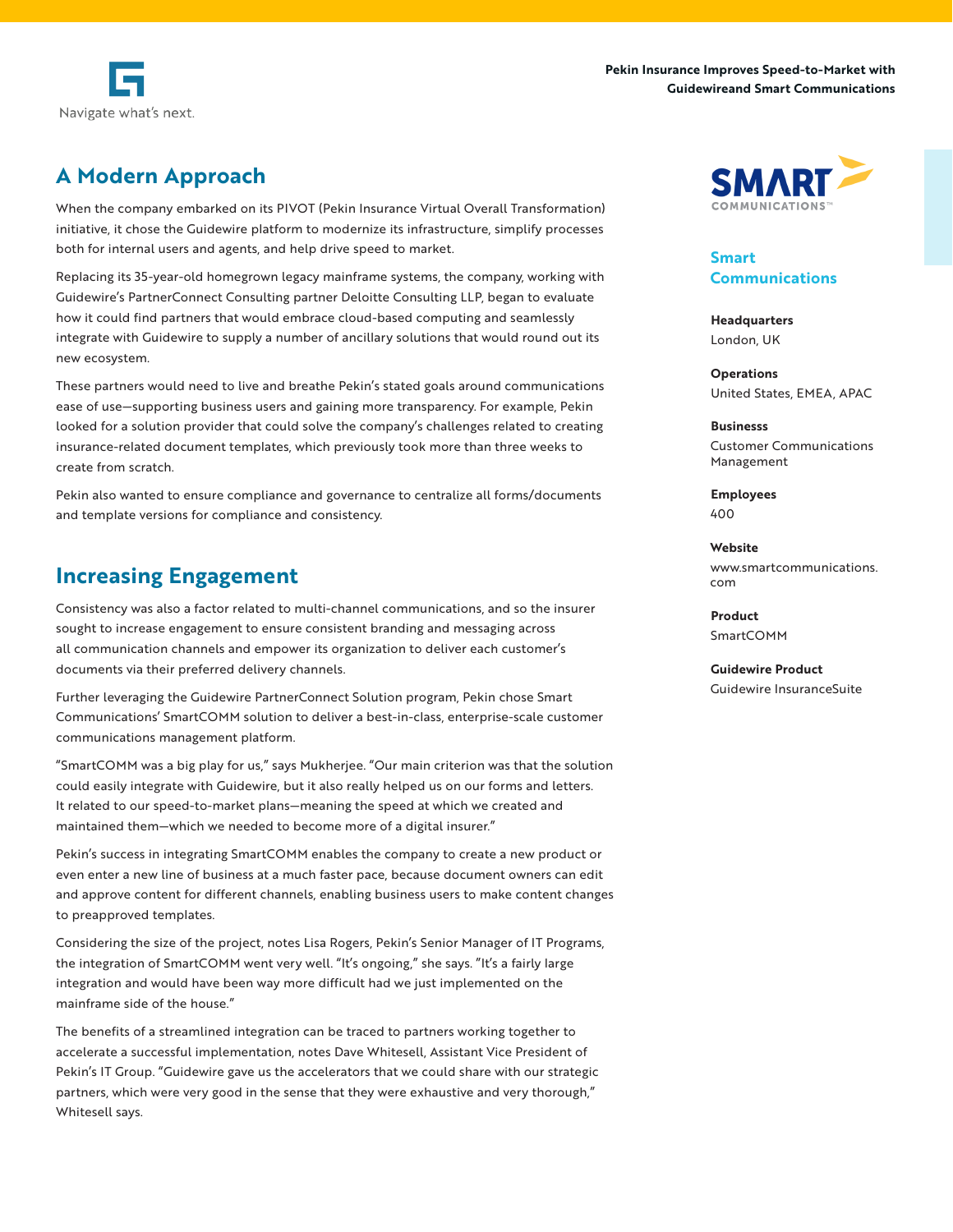

Pekin was able to leverage the prebuilt, verified SmartCOMM accelerator—one of the many *Ready for Guidewire* accelerators that Smart Communications has made available for Guidewire InsuranceSuite to joint customers.

## **Importance of Partnerships**

With Guidewire as the foundation, Pekin's digital platform is one of several interrelated alliances relying on each other, all working together toward a common goal.

For Whitesell, the value of partnerships cannot be overstated. "The vendors that we may use, or our other partners may use that interact with our agents, and in turn, interact with us, those companies know Guidewire as well," says Whitesell. "So they're always thinking, 'Oh, you have Guidewire. Here's another capability you can have,' or, 'Here's what we're building that Guidewire can consume very nicely.' And that gives us an advantage so we don't have to discover everything or build everything."

With the SmartCOMM implementation, this is playing out in myriad ways. For example, Pekin's agents and claims handlers can use SmartCOMM directly from within their Guidewire ClaimCenter environment to create targeted and relevant personalized communications for customers, using free text or preapproved text, branding, and content. When new policy quotes, additions, or changes are made, or when policy renewal quotes are to be issued from Guidewire PolicyCenter, the appropriate personalized communication and documentation is generated using SmartCOMM, quickly and simply.

Pekin also now has integrated control over its communications. Draft documents with personalized and targeted messages are seamlessly integrated with Guidewire approval workflow, so senior managers can review and approve all documents before delivery. Since implementing SmartCOMM, the customer has realized a 67% reduction in its document generation process. And when producing a formal document, what used to take the insurer nearly three weeks can now be accomplished in one. Finally, with Guidewire and its new digital ecosystem now in production, Pekin's releases are three times faster than in the past.

Fulfilling Pekin's stated goals around communications ease of use, supporting business users, and gaining more transparency, the insurer can now reduce the time and effort required to create new templates by using SmartCOMM's browser-based template authoring, which offers a user-friendly interface and access to shared content, style sets, layouts, and data. Because each template is multi-channel, multi-brand, multi-jurisdictional, and multi-language, insurers can eliminate hundreds of old templates.

## **Leveraging Trends for Success**

Mukherjee reflects back on the trends in distribution and technology shaping Pekin's digital journey. "In all of this digitization, the biggest play is around ease of doing business with our customer, knowing our customer better, and pre-empting or anticipating their needs—not only for insurance, but also everywhere that we can play a role in their lives," he says. "And behind all of this is: How do we collect data? Pekin's traditional form of data collection is submissions and forms."